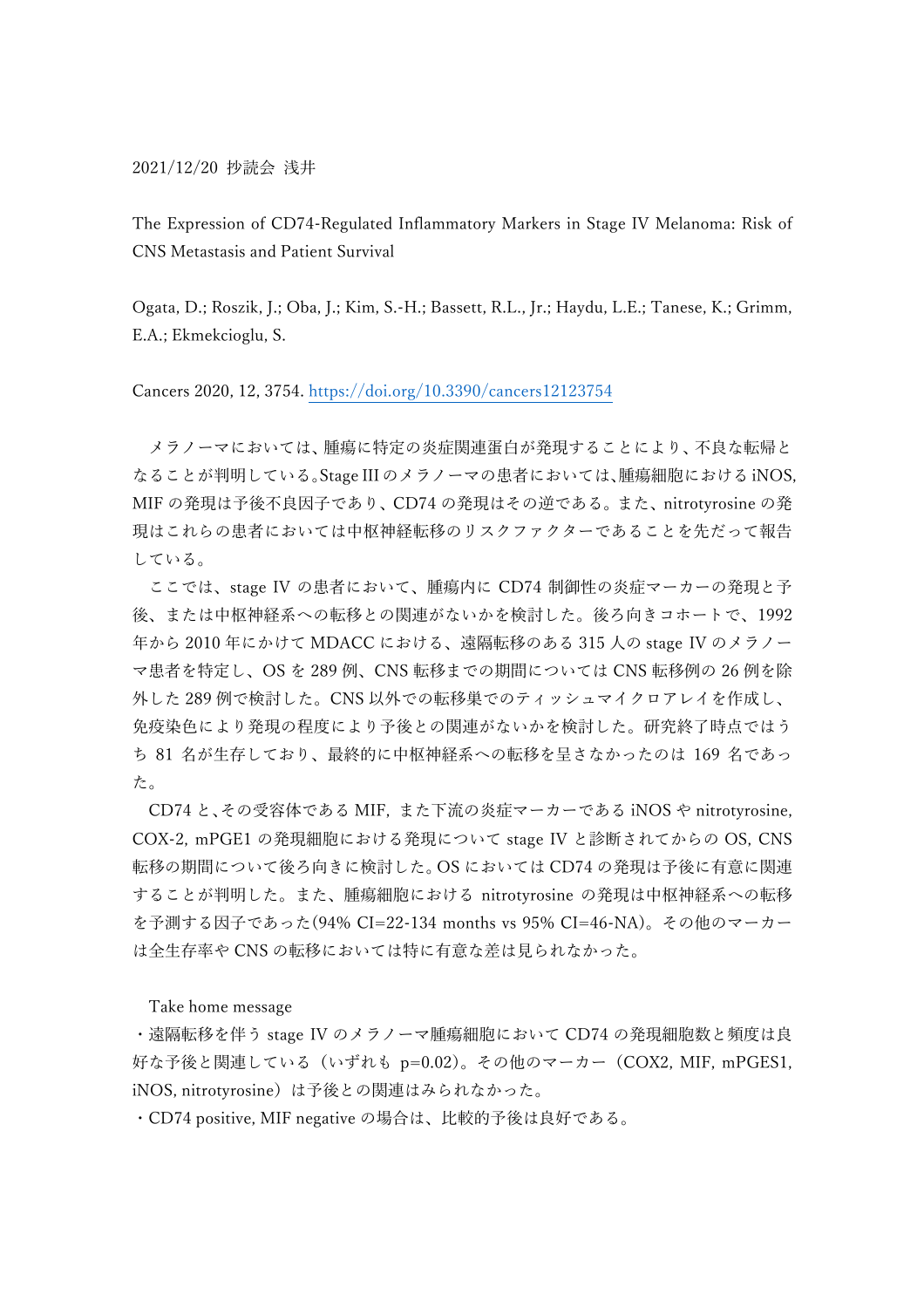

Overall Survival by CD74 Number. Clinical outcomes by CD74 in tumor cells in stage IV melanoma patients in datasets. Kaplan-Meier analysis for OS for the expression by percentage of staining. n = negative (<5% cells are positive),  $p = positive (= / > 5\%$  cells are positive).





Overall survival for combined markers. Clinical outcomes by combined markers of CD74 and MIF in tumor cells in stage IV melanoma patients in datasets. Kaplan-Meier analysis for OS for their expression by intensity of staining.  $n =$  negative (no staining),  $p =$  positive (light to intense level of staining).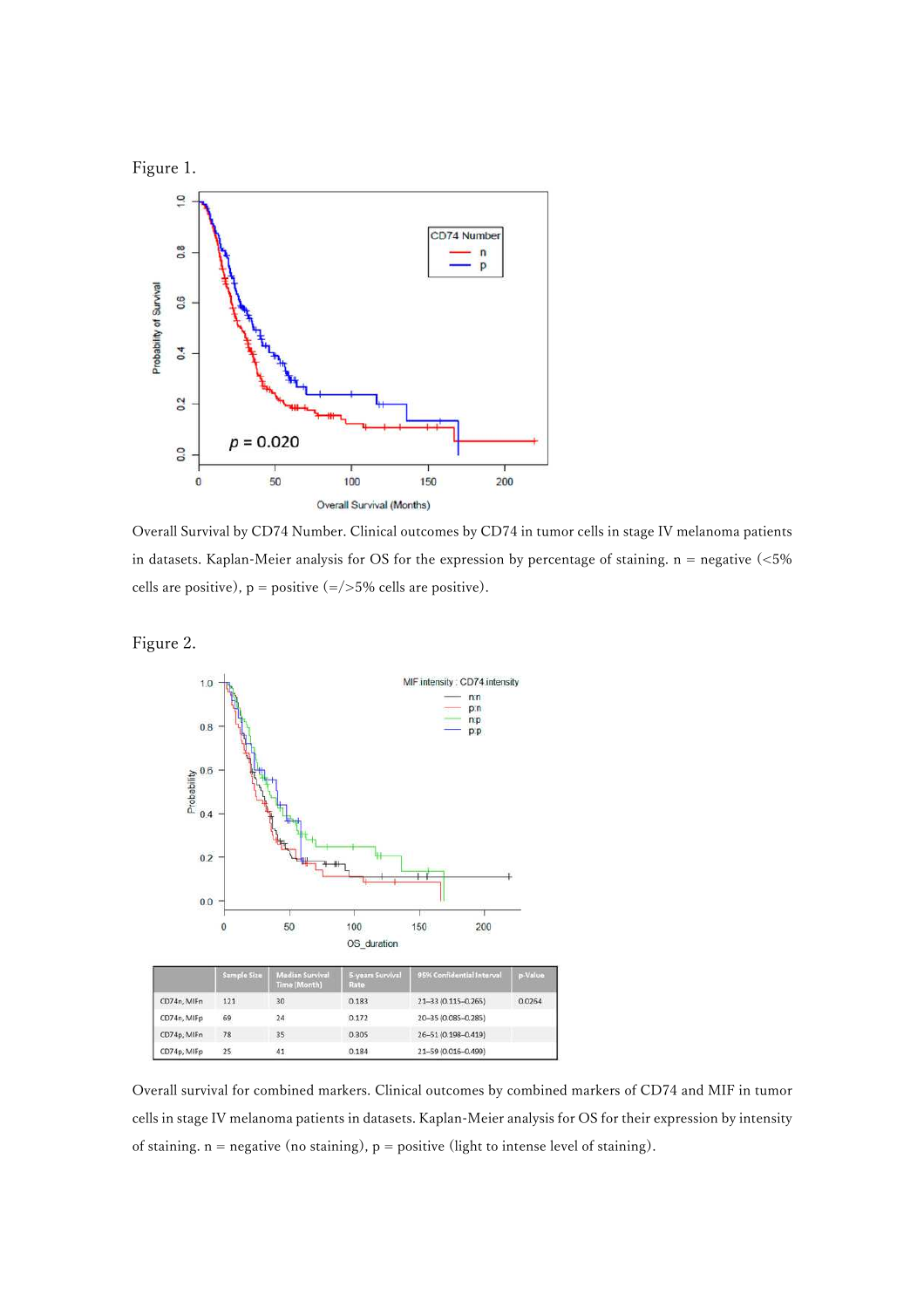



Time to CNS metastasis by NT Number. Kaplan-Meier survival estimates of the overall probability of developing CNS metastasis from the time of the stage IV diagnosis. In patients stratified based on the amount of NT expression, <5% versus ≥1%, in their systemic metastasis, there was significant difference in time to development of CNS metastasis (p = 0.009).  $n =$  negative (<5% cells are positive), p = positive (=/>5% cells are positive).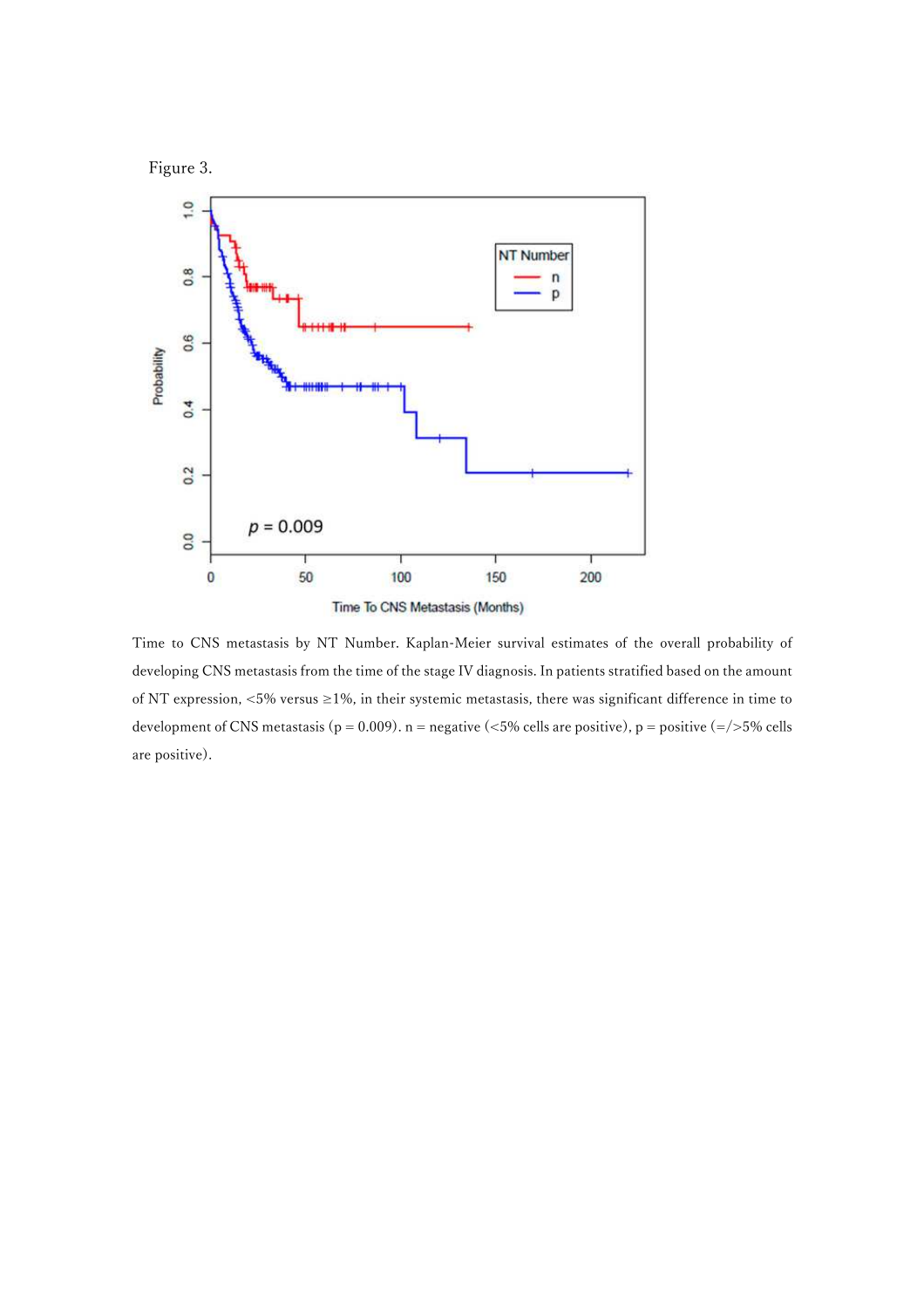

Survival associations in the melanoma TCGA dataset—Stage IV. Clinical outcomes by individual markers in tumor cells in stage IV melanoma patients in datasets. Kaplan-Meier analysis for OS for their expression of staining

Figure 5.



A Volcano Plot of the Genes in Association with CD74 in Stage IV Melanoma. The genes on the left side are lower in the "CD74 low" group compared to the "CD74 high" samples, while the genes on the right side have higher expression in the "CD74 low" samples.